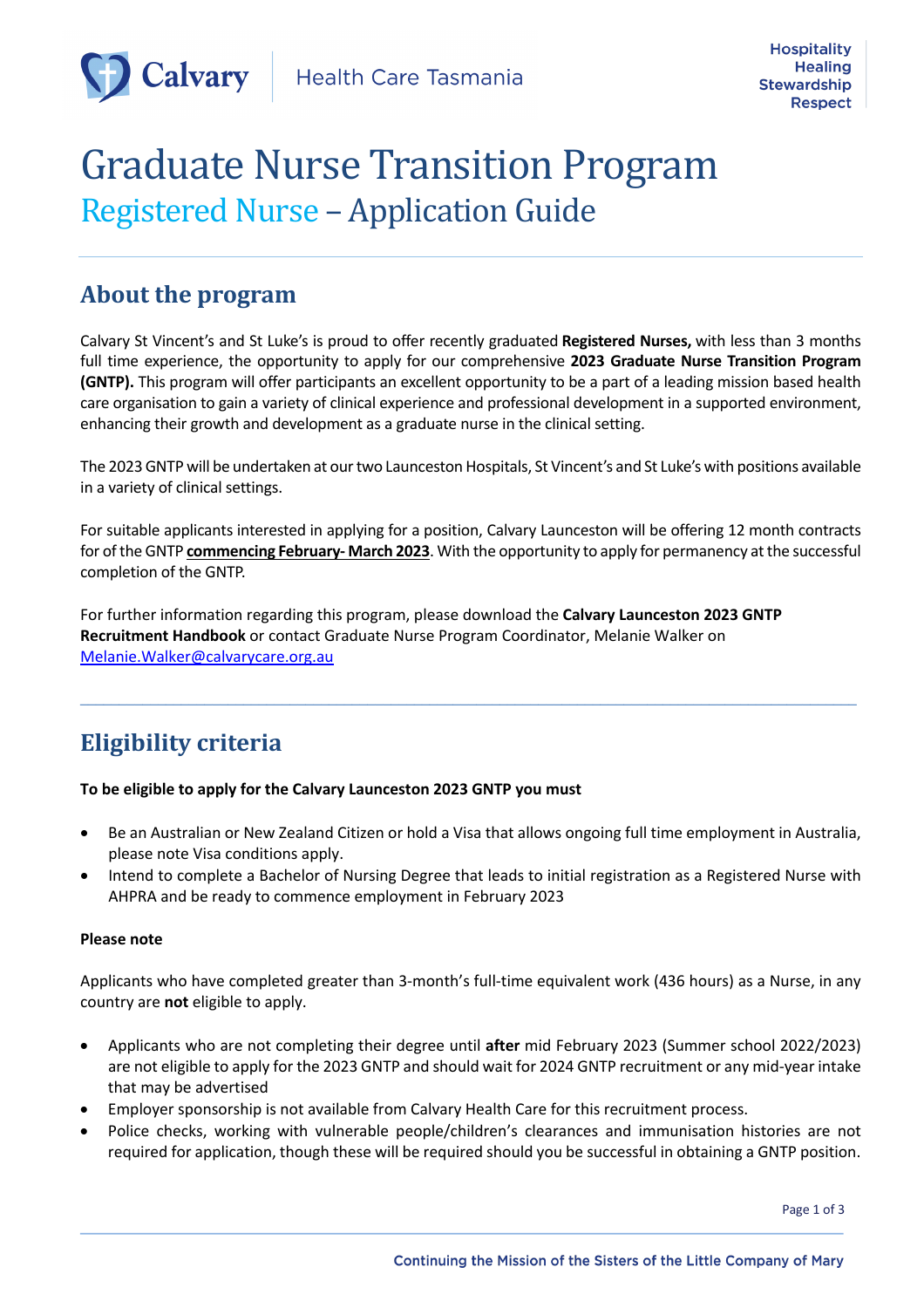### **How to apply**

Applications open **25th July 2023 until 28th August 2022** via the Calvary People Platform or seek.com website, **please complete the online application** and complete the requested details including:

- **Selection Criteria** statements as outlined below:
	- Most hold or have the intention to complete a Bachelor of Nursing Degree and be registered as a Registered Nurse with the Australian Health Practitioner Regulation Agency (AHPRA) by February 2023
	- Please describe a recent example of your ability to assess, plan, implement and evaluate patient care
	- Describe a time when you used well developed communication and interpersonal skills to contribute towards an effective team
	- Please give a recent example of your ability to perform effective time management and prioritise care appropriately
	- My preference of placements rated 1 (highest preference) 5 (lowest preference) are: \*select from- Medical, Surgical, Palliative, Rehabilitation, and Perioperative

#### **Please also upload the following documents**:

- **Cover letter** discussing;
	- o Why you want to participate in the Calvary Launceston OnePlus Graduate Transition Program
	- o What you hope to have achieved at the end of the Calvary Launceston Graduate OnePlus Program
	- o What you can bring to the role as a Graduate Nurse within Calvary Launceston
- **Resume**; Please include with this document your:
	- o **Employment history**
	- o **Clinical Placement History**
- All pages of your **two most recent final clinical placement evaluation reports**
- **Education Certificate** (Interim academic record relating to your nursing education) \*Does not need to be certified

Note: If you have a working Visa, you will be required to submit this information with your application. You will also be asked to supply photo identification if successful for interview.

Applications to be addressed to Melanie Walker, Graduate Nurse Program Coordinator.